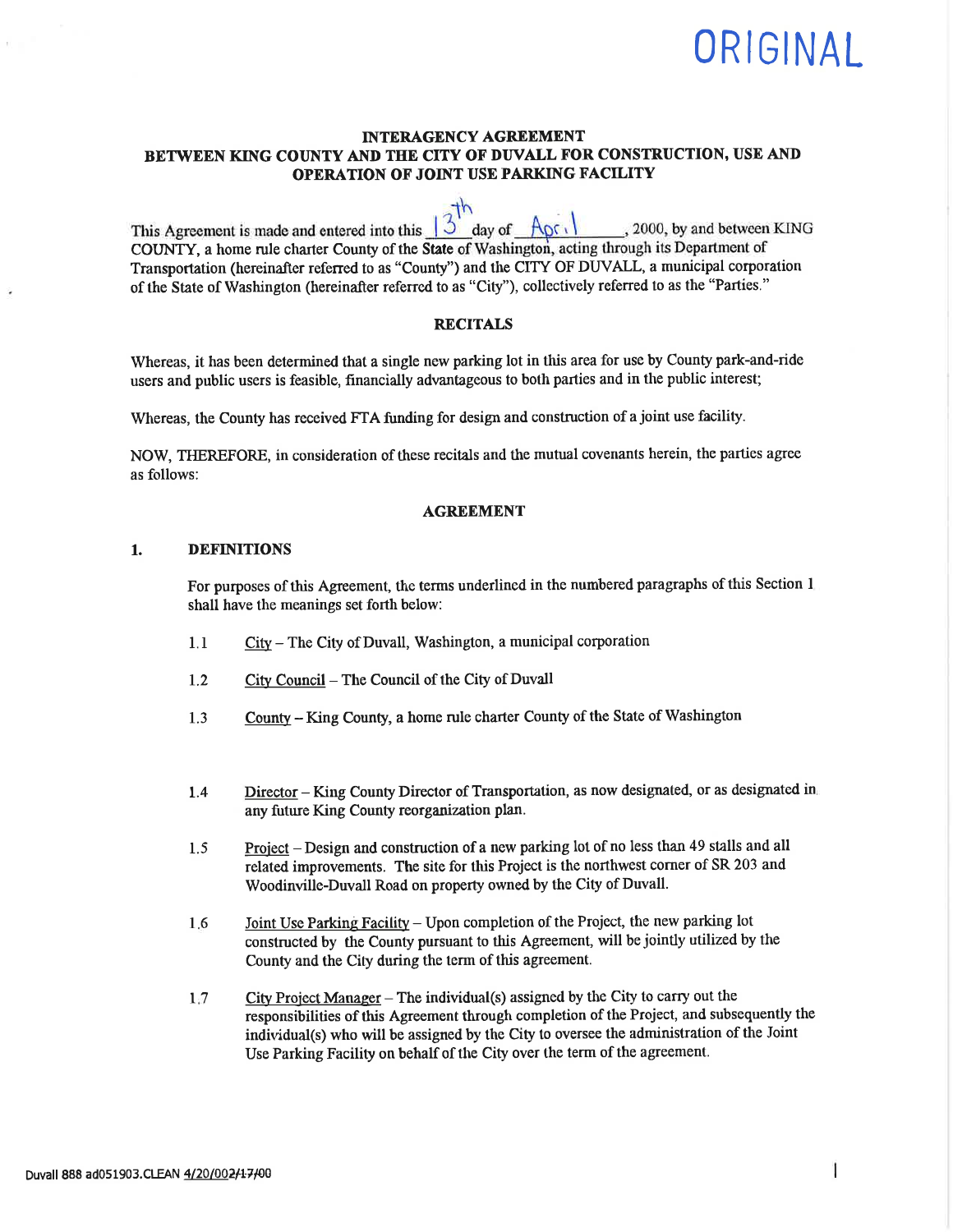- 1.8 County Project Manager The individual(s) assigned by the County to carry out the responsibilities of this Agreement through completion of the Project, and subsequently, the individual(s) who will be assigned by the County to oversee the administration of the Joint Use Parking Facility on behalf of the County over the term of the agreement.
- 1.9 Maintenance Standards and Practices The standards and practices governing the ongoing maintenance and administration of the Joint Use Parking Facility.

# 2. PURPOSE

This Agreement commits the City and the County to jointly develop and operate joint use parking facilities designed to serve patrons of the Snoqualmie Valley Trail and King County, Metro Transit, McCormick Park, and Duvall Central Business District. This Agreement specifically outlines the terms and conditions by which the parties have agreed to design and construct the facilities and subsequently to operate and maintain them.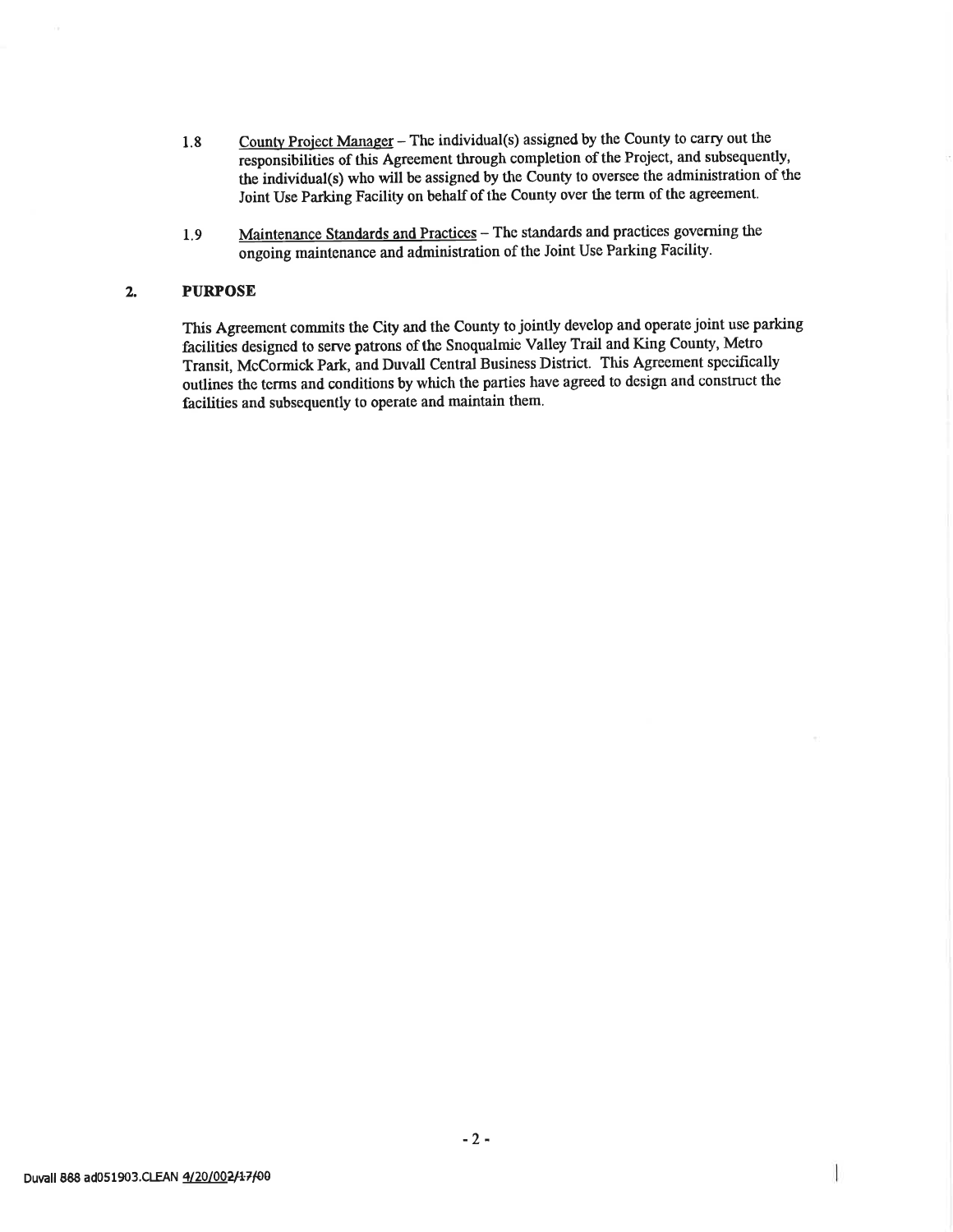### 3. DURATION

The term of this Agreement shall begin on the date this Agreement is executed by both parties and shall expire twenty-five years from the date that this agreement is executed.

### 4. **CONSTRUCTION**

- 4.1 General. The County shall be responsible for construction of the Project. Final design shall include the detailed engineering design, preparation of plans, specifications, and cost estimates for the project. Construction seryices shall include preparation of bid documents, advertisement and award of all contracts, acquisition of all required permits, management of contractors, and project close-out.
- 4.2 Contracting. The County may accomplish the required work either with its own forces or through consultant and construction contracts with other entities. All consultant and construction contracts shall include and comply with applicable public works and procurement laws and regulations, including but not limited to the Rule 171 Tax Exemption. The County will include termination for convenience and termination for lack of funding provisions in all third party contracts.
- 4.3 Indemnification. All consultant and construction contracts shall include the City as a third party beneficiary indemnified by the contractor or consultant to the same extent as the County is indemnified.
- 4.4 DBE and Apprenticeship Program Requirements. Contracts with third parties to perform any work under this Agreement shall include in any third party contract the requirements for implementation and compliance with the County's DBE and Apprenticeship program requirements as established in the King County Code.
- 4.5 Recycled Products. To the extent practicable and economically feasible, the County agrees to provide a competitive preference for rerycled products to be used in the project.
- 4.6 Design Criteria. The City and the County agree to the plan for the Project as shown in Exhibit A, which plan is incorporated herein by reference. Modifications and refinements to this plan may be made, as needed or required, provided the key elements and assumptions of the plan are carried forward into final design.
- 4.7 Contract Administration. The County shall be responsible for the management and administration of all subcontracts it enters into for the performance of its responsibilities under this Agreement. The County shall submit a monthly written report to the City identifying work progress, expenditures by month and to-date, schedule adherence, change orders executed, and any other matters significant in the performance of this Agreement. The County shall review, inspect, and approve the work in progress. Prior to final acceptance of a contractor's work by the County, the County and the City shall participate jointly in periodic and final inspections of the contractor's work.
- 4.8 Changes. The County shall not agree to any change in the specifications, or other terms of the work on the project without prior consultation with the City's Project Manager or designee. The County shall document the person contacted, the date and time of contact, and a summary of the discussion. The County shall not approve any substantial change in scope or specification of the Project without prior written consent from the City's Project